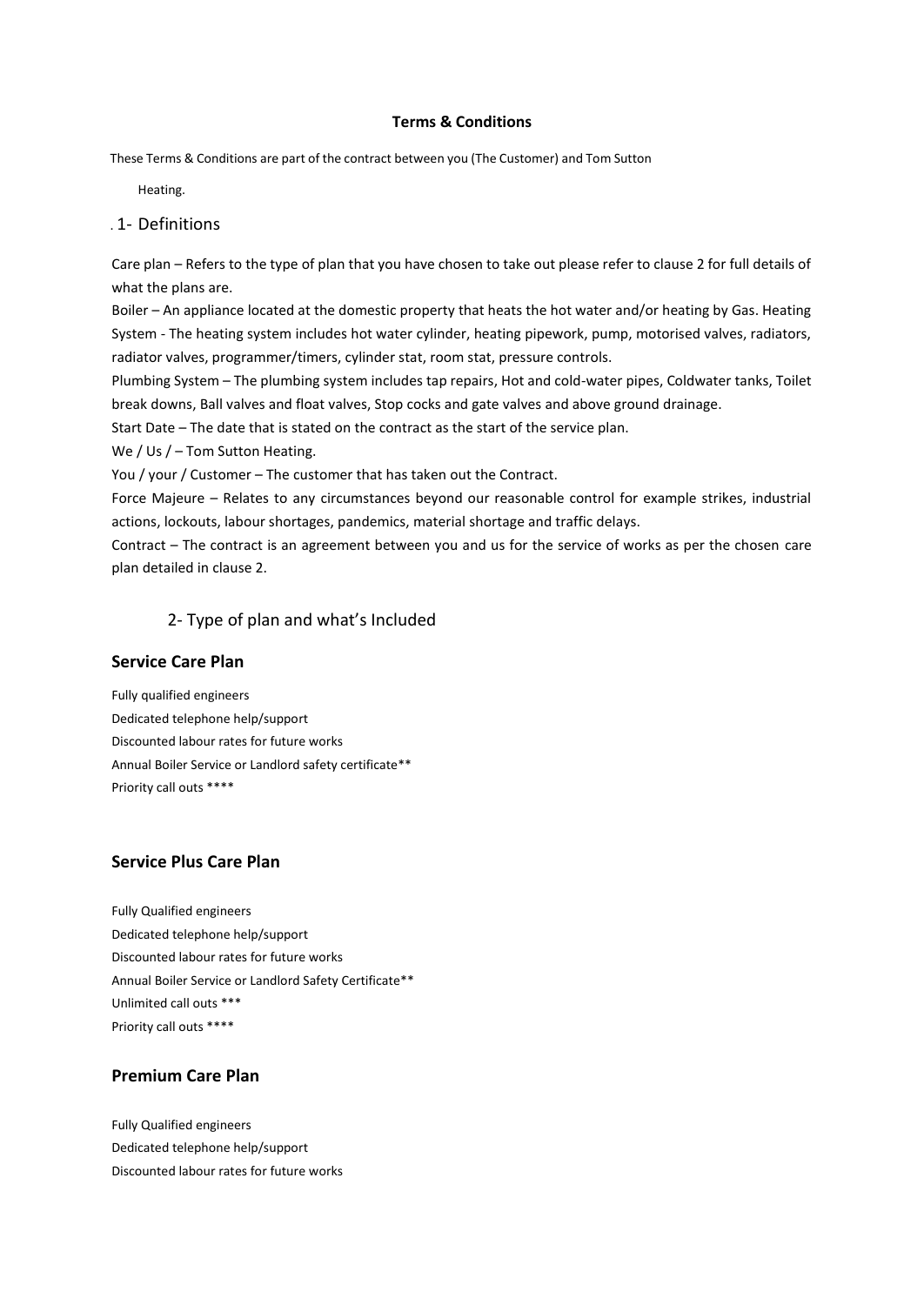Annual Boiler Service or Landlord Safety Certificate\*\* Unlimited call-outs \*\*\* Priority call-outs \*\*\*\* Parts included \*\*\*\*\*

## **Complete Care Plan**

Fully Qualified engineers Dedicated telephone help/support Discounted labour rates for future works Annual Boiler Service or Landlord Safety Certificate\*\* Unlimited call-outs \*\*\* Priority call-outs \*\*\*\* Parts included \*\*\*\*\* Plumbing parts and labour included

\*\*\* - Unlimited calls out apply as long as there is fault present if we inform you that the issue is not a fault or not covered and you call us out, we will have the right to charge at our standard rates.

\*\*\*\* Priority call outs mean that as a member of our service plan, you will receive priority over non-service plan customers. This usually means we will get to you within 24 hours, however, if we take longer due to demand, illness or holidays we will not be in breach of contract.

\*\*\*\*\* Parts are included provided that the parts are available. If we deem the boiler to be beyond economical repair, we will offer you a replacement boiler at a heavily discounted rate.

#### 3. Contract Renewal/Cancellation

Your Contract is for a minimum of 12 Months from the date of the first payment.

Unless you tell us otherwise this contract will automatically renew each year, Subject to us accepting you onto the service plan. This contract will remain valid providing payment is continued by you subject to clause 4.

We reserve the right to increase the price of each service plan. You will be contacted with the new price before we do so.

- 4. Contract invalidations
- If invalid or misleading information has been provided.
- If payment is not received within 7 days of the date due your service plan will be cancelled and charges may apply.
- If on our first visit we find a fault with the system/systems.
- If we have advised that a permanent repair is needed to make sure your appliance or system is working properly and safely and you have not acted to resolve it in an appropriate manner.
- Anyone other than one of our engineers/subcontractors carries out work on the system.
- If health and safety issues arise from your property or persons in property.
- If Work has been carried out by someone else on the system not authorised by us.
- 5. Acceptance onto one of our service plans does not imply that the boiler, heating system or plumbing system is installed to the relevant standards and we will not accept liabilities arising from the original design or installation and so make no warranty as to the fitness for purpose.

<sup>\*-</sup> Limits apply please see Clause 14. 19

<sup>\*\* -</sup> Gas safety certificates will only be issued to properties occupied or to be occupied by a tenant. To be booked between March and August unless we agree otherwise. Landlord certificate covers boiler and hob only. An additional £1 per month will be charged for the testing of any other appliances. Gas fires may incur further charges on top.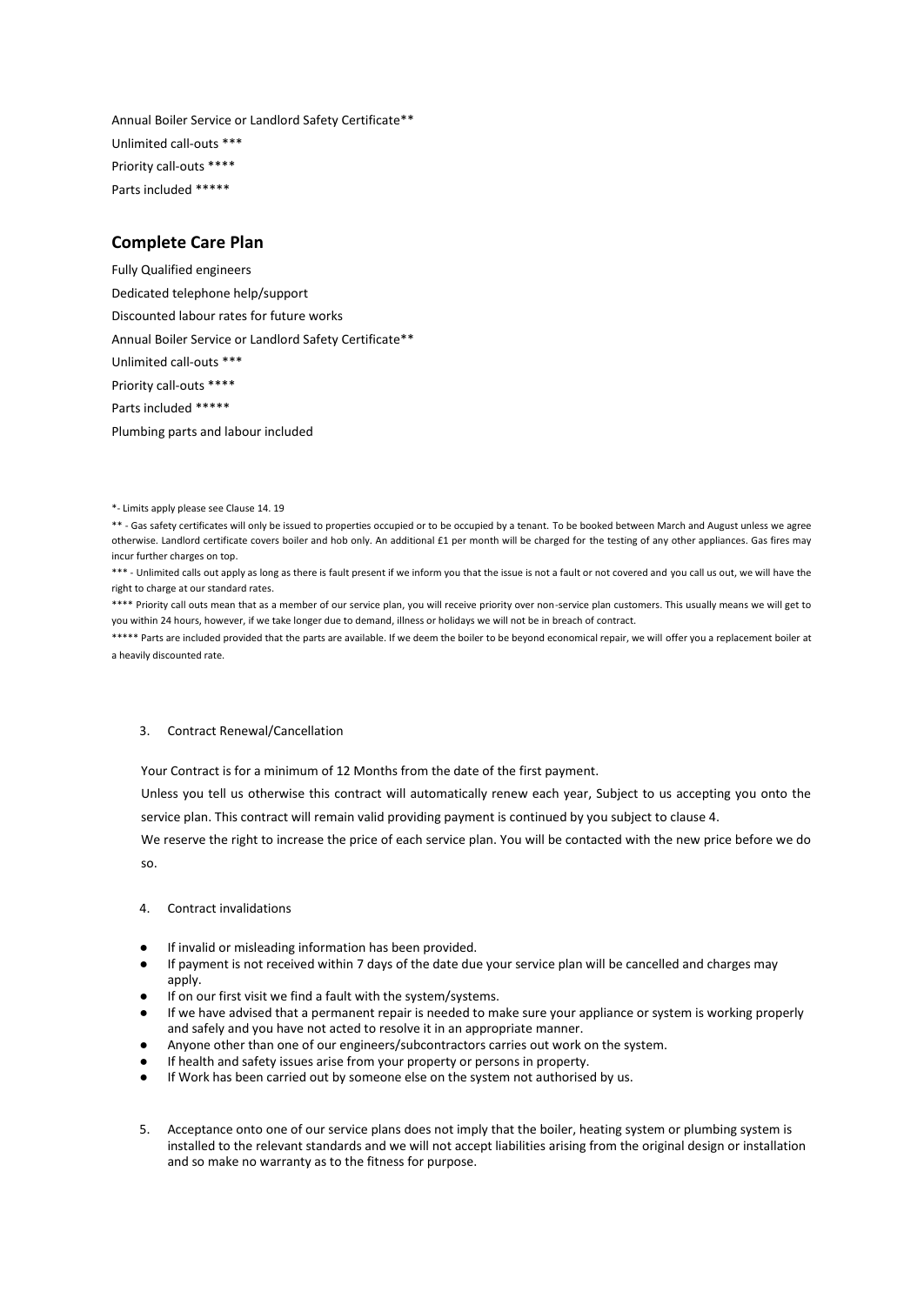- 6. We will not be liable for any delays in the supply of parts from our suppliers. We may fit replacement parts that are adequate but not the same as the defective part(s).
- 7. New Parts will only be fitted where old ones are beyond reasonable repair. We will be the sole arbitrators as to the condition of parts, where a radiator requires changing, we will only change for a standard white radiator. Designer radiators and towel rails will be attempted to be repaired but not covered for a replacement. Boiler heat exchangers that have been damaged by debris, sludge or scale will not be covered for either parts or labour.
- 8. As boilers get older for many reasons, they become noisy, where noise is down to the age of the appliance, we will not class this as a fault and is not covered under any plan.
- 9. Boiler replacement If your boiler is under 5 years of age and deemed unrepairable, we will replace the boiler like for like, we will need to see proof of the original date of installation. For boilers over 5 years a loyalty discount will be applied to the cost of fitting a new boiler.
- 10. Access We are not liable for any repairs to which we cannot gain reasonable access, removal of any obstructions will be at our sole discretion and will reserve the right to charge you at our standard rates. We may insist that you arrange for the obstruction prior to us carrying out the repair, we will not be held liable for any making good unless it's down to our negligence.
- 11. Charges If a care plan is cancelled partway through the year, we reserve the right to charge for any services and/or repairs we have carried out at our standard rates.
- 12. Annual boiler service or landlord certificate- If this is included in your plan, we will try to arrange a visit for this to take place but you remain responsible for it happening within the contract.
- 13. System flushing If we recommend that your heating system requires a flush, we will provide you with a quotation and once the system is cleaned, we will continue with any service plan in place.
- 14. Exclusions Our service plans **do not** include –
	- a. Removal of dangerous materials for example asbestos.
	- b. Repairs required due to design faults or existing faults prior to the start of this plan.
	- c. Repairs relating to damage caused by you or a third party.
	- d. Any loss or damage to any property caused by the boiler, heating system or plumbing system breaking down for example damage to the ceiling due to a leak.
	- e. Any faults caused by sludge, scaling or blockages
	- f. The cost of removing sludge or scale from the system and the damage caused would not be covered. Or adding a corrosion inhibitor.
	- g. Boiler repairs are limited to £250 in the first three months of your plan
	- h. Damage caused by weather or freezing
	- i. Any decorative parts for example casing, paintwork, batteries.
	- j. Any part of a flue concealed within the fabric of the building.
	- k. The gas supply from the meter to the boiler and or other appliances.
	- l. Damage caused by fire, flood, lightning storm, freezing weather or any other natural event.
	- m. Adjustments to time controls unless already on site.
	- n. Any loss suffered by you due to delay in obtaining parts.
	- o. The cost of a new boiler if parts become UN reasonably available, at our sole discretion.
	- p. Accidental damage, theft or malicious damage.
	- q. Routine maintenance, cleaning, descaling, turning on or lighting up the system, clearing airlock or blocked pipes, bleeding system, topping pressure up.